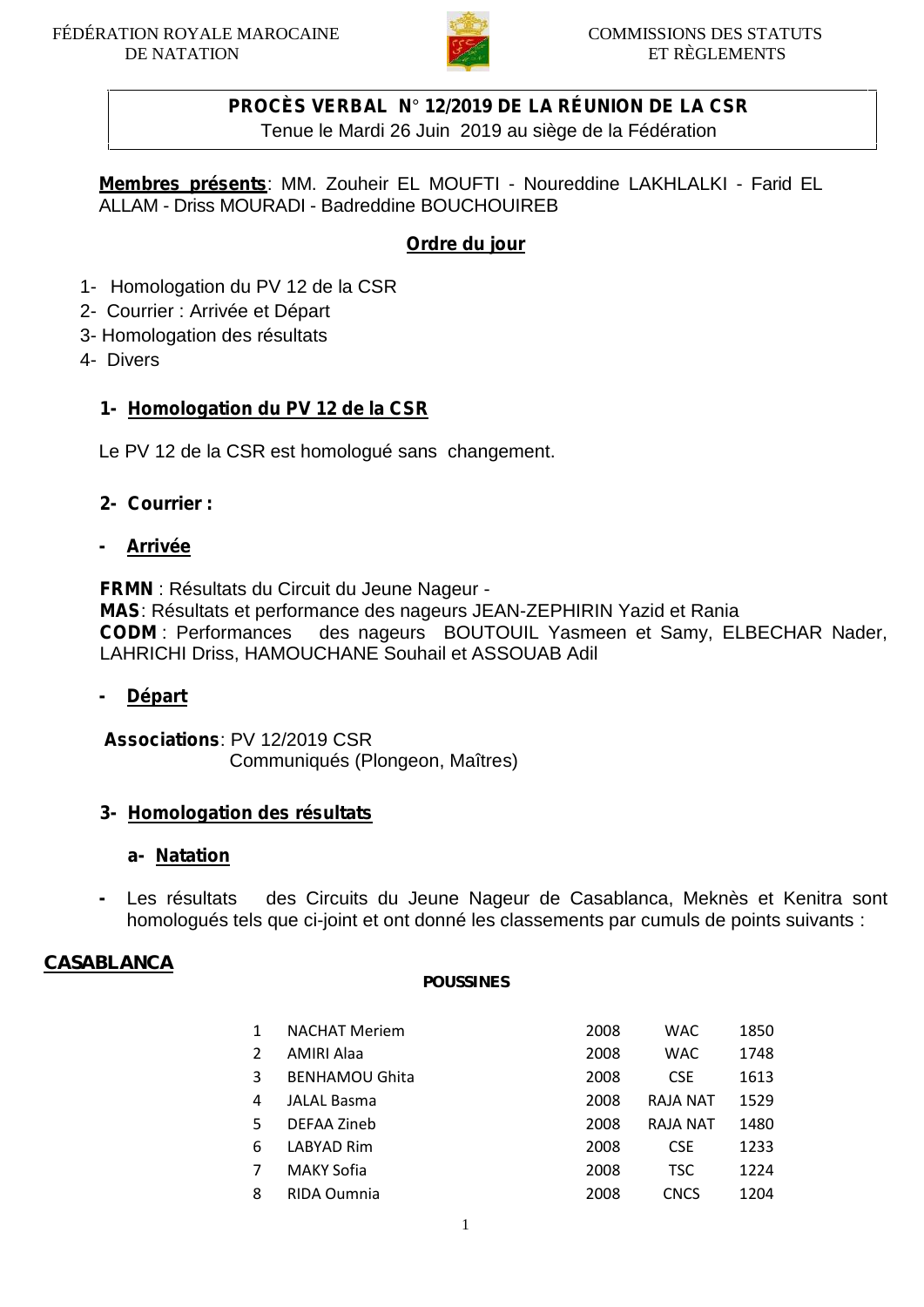#### **AVENIR 2 FILLES**

|   | RIDA Ghita                             | 2010 | <b>CNCS</b>     | 597 |
|---|----------------------------------------|------|-----------------|-----|
| 2 | <b>GHILANE EL HASSANI Fatima Zahra</b> | 2010 | <b>RAJA NAT</b> | 546 |
| 3 | <b>GHALIB Ghita</b>                    | 2010 | TSC.            | 511 |
| 4 | <b>DOUHA Fatimazahra</b>               | 2010 | <b>RAJA NAT</b> | 509 |
| 5 | <b>KOKODIL Farah</b>                   | 2010 | <b>RAJA NAT</b> | 471 |
| 6 | <b>ABID Meriem</b>                     | 2010 | <b>RAJA NAT</b> | 429 |
|   | <b>FARESSE Jannate</b>                 | 2010 | <b>RAJA NAT</b> | 416 |
| 8 | <b>JEBRI Malak</b>                     | 2010 | RAJA NAT        | 369 |

#### **AVENIR 2 FILLES**

|   | YAHIA Mayssane           | 2011 | <b>DHJ</b>      | 468 |
|---|--------------------------|------|-----------------|-----|
| 2 | <b>EDDADSY Yasmine</b>   | 2011 | RAJA NAT        | 429 |
| 3 | <b>BADRE Rita</b>        | 2011 | <b>CNCS</b>     | 366 |
| 4 | KHIALI Hiba              | 2011 | <b>CNCS</b>     | 322 |
| 5 | <b>ELADDAOUI</b> Israe   | 2011 | ADM             | 273 |
| 6 | <b>BELHOCINE Tilelli</b> | 2011 | <b>WAC</b>      | 265 |
| 7 | DARA Mouna               | 2011 | <b>RAJA NAT</b> | 263 |
| 8 | <b>TOUHAMI Arij</b>      | 2012 | RAJA NAT        | 244 |

|              | <b>POUSSINS</b>              |      |                 |      |  |  |  |
|--------------|------------------------------|------|-----------------|------|--|--|--|
| 1            | <b>KELLA Hamza</b>           | 2008 | <b>ADM</b>      | 1331 |  |  |  |
| 2            | LYAMANI Mohammed Rayane      | 2008 | <b>CSE</b>      | 1274 |  |  |  |
| 3            | <b>EDDARI Ahmed Arrayane</b> | 2008 | RAJA NAT        | 1273 |  |  |  |
| 4            | <b>EZZIDI Yasser</b>         | 2009 | RAJA NAT        | 1225 |  |  |  |
| 5.           | ELALLOUCHI Abdassalam        | 2008 | <b>WAC</b>      | 1167 |  |  |  |
| 6            | EL AZZAOUI Yahya             | 2008 | <b>RAJA NAT</b> | 1156 |  |  |  |
| 7            | HAJOUANE Mohamed Ayoub       | 2008 | RAJA NAT        | 1128 |  |  |  |
| 8            | <b>MAHASSINE Zakaria</b>     | 2008 | ADM             | 1054 |  |  |  |
|              | <b>AVENIR 1 GARÇONS</b>      |      |                 |      |  |  |  |
| $\mathbf{1}$ | NAMLY Ahmed Ali              | 2010 | <b>CNCS</b>     | 525  |  |  |  |
| 2            | M'GHARI Ryad Yahia           | 2010 | <b>DHJ</b>      | 424  |  |  |  |
| 3            | AKKAR Yahya                  | 2010 | ADM             | 327  |  |  |  |
| 4            | <b>TOUMI Mohamed Amir</b>    | 2010 | <b>CNCS</b>     | 304  |  |  |  |
| 5.           | <b>BCHIRI Adam</b>           | 2010 | ADM             | 298  |  |  |  |
| 6            | <b>REGRAGUI Ilyass</b>       | 2010 | ADM             | 293  |  |  |  |
| 7            | <b>BELAIDI Adnane</b>        | 2010 | <b>CSE</b>      | 283  |  |  |  |
| 8            | EL BOURNI DRIOUAK Mohammed   | 2010 | <b>WAC</b>      | 275  |  |  |  |
|              |                              |      |                 |      |  |  |  |

#### **AVENIR 2 GARÇONS**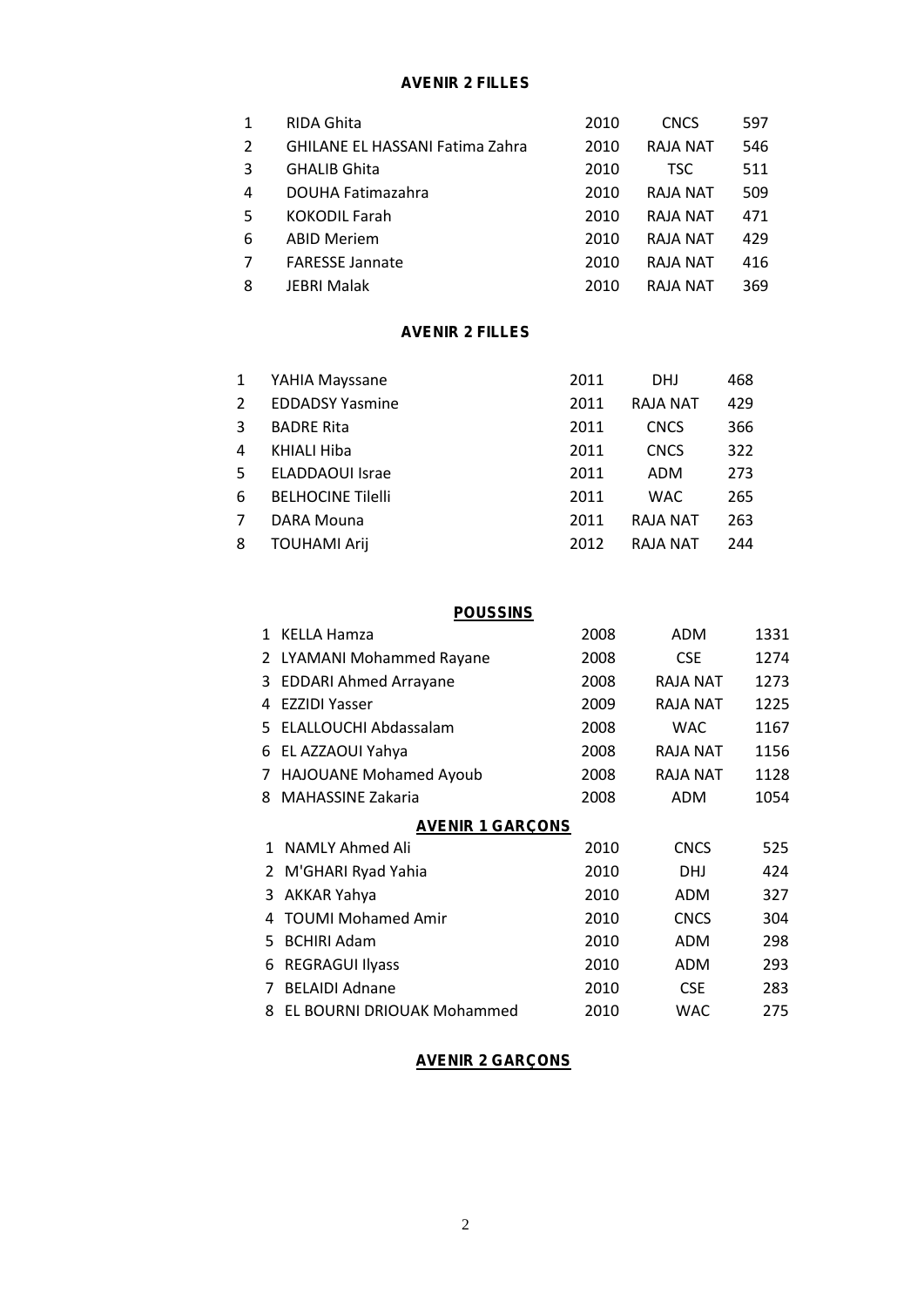|    | <b>MIRHLAMI Mohammed Amine</b> | 2011 | <b>DHJ</b>  | 326 |
|----|--------------------------------|------|-------------|-----|
| 2  | <b>HAMMOUDA Anas</b>           | 2011 | ADM         | 296 |
| 3  | <b>KHALILY Adnane</b>          | 2012 | RAJA NAT    | 205 |
| 4  | ATIF Jad                       | 2011 | TSC.        | 196 |
| 5  | <b>MENBEH Anas</b>             | 2011 | <b>CNCS</b> | 172 |
| 5. | KARIMI Zakarya Oubbeid         | 2012 | <b>WAC</b>  | 172 |
|    | <b>TAOUBA Mohamed Amine</b>    | 2011 | <b>CNCS</b> | 171 |
| 8  | LYAMANI Amir                   | 2012 | <b>CSF</b>  | 163 |

# **MEKNÈS**

|              | <b>POUSSINES</b>       |      |             |      |  |  |  |
|--------------|------------------------|------|-------------|------|--|--|--|
| $\mathbf{1}$ | <b>BOUARGANE Hiba</b>  | 2008 | <b>CODM</b> | 1771 |  |  |  |
| 2            | <b>NAMIRI Rim</b>      | 2008 | <b>CODM</b> | 1582 |  |  |  |
| 3            | LYAMANI Hidaya         | 2008 | <b>CODM</b> | 1507 |  |  |  |
| 4            | <b>ELMOUNE Rim</b>     | 2008 | <b>CODM</b> | 1466 |  |  |  |
| 5.           | <b>TABERKANT Lina</b>  | 2008 | <b>SNF</b>  | 1462 |  |  |  |
| 6            | <b>BOUYACOUB Nouha</b> | 2008 | <b>CODM</b> | 1396 |  |  |  |
| 7            | <b>TALBI Romayssae</b> | 2008 | <b>CODM</b> | 1250 |  |  |  |
| 8            | JEDOUANE Khadija       | 2009 | <b>CODM</b> | 1149 |  |  |  |

### **AVENIR 1 FILLES**

| 1  | <b>SEFFAF Narjiss</b> | 2010 | <b>CODM</b> | 606 |
|----|-----------------------|------|-------------|-----|
| 2  | <b>HARCHA Safia</b>   | 2010 | <b>CODM</b> | 562 |
| 3  | <b>KOJMANE Aya</b>    | 2010 | <b>CODM</b> | 532 |
| 4  | <b>CHTATI Arij</b>    | 2010 | <b>CODM</b> | 507 |
| .5 | <b>YOUNES Safae</b>   | 2010 | U.S.O       | 463 |
| 6  | <b>SAIDI Sara</b>     | 2010 | <b>SNF</b>  | 378 |
| 7  | <b>GUEMMI Nada</b>    | 2010 | <b>UNO</b>  | 342 |
| 8  | <b>KHERCHOUCH Aya</b> | 2010 | U.S.O       | 330 |

### **AVENIR 2 FILLES**

| $\mathbf{1}$ | ZITOUNI Roumayssae  | 2011 | <b>CODM</b> | 405 |
|--------------|---------------------|------|-------------|-----|
| 2            | <b>LACHKAR Rim</b>  | 2011 | <b>USF</b>  | 394 |
| 3            | EL KILI Lina        | 2011 | <b>CODM</b> | 381 |
| 4            | <b>BAHMANE Aya</b>  | 2011 | <b>CODM</b> | 371 |
| 5            | ATTAOUI Hiba        | 2011 | <b>CODM</b> | 349 |
| 6            | <b>BADOUH Amira</b> | 2012 | <b>CODM</b> | 306 |
| 7            | <b>OMAR Raouane</b> | 2011 | <b>MCO</b>  | 293 |
| 8            | HIDAF Israe Arij    | 2012 | <b>CODM</b> | 271 |

### **POUSSINS**

|    | <b>RHZAL Othmane</b>       | 2008 | <b>UNO</b>  | 1318 |
|----|----------------------------|------|-------------|------|
|    | AZIZ ALAOUI Hicham         | 2008 | <b>CODM</b> | 1218 |
| 3  | DAKIR Mohammed Anas        | 2008 | <b>USF</b>  | 1191 |
| 4  | <b>DRISSI Driss</b>        | 2008 | <b>SNF</b>  | 1143 |
| 5. | <b>BADOUH Abderrahmane</b> | 2009 | <b>CODM</b> | 1039 |
| 6  | MOUFADDAL Mohaamed Zouhir  | 2008 | UNO         | 1033 |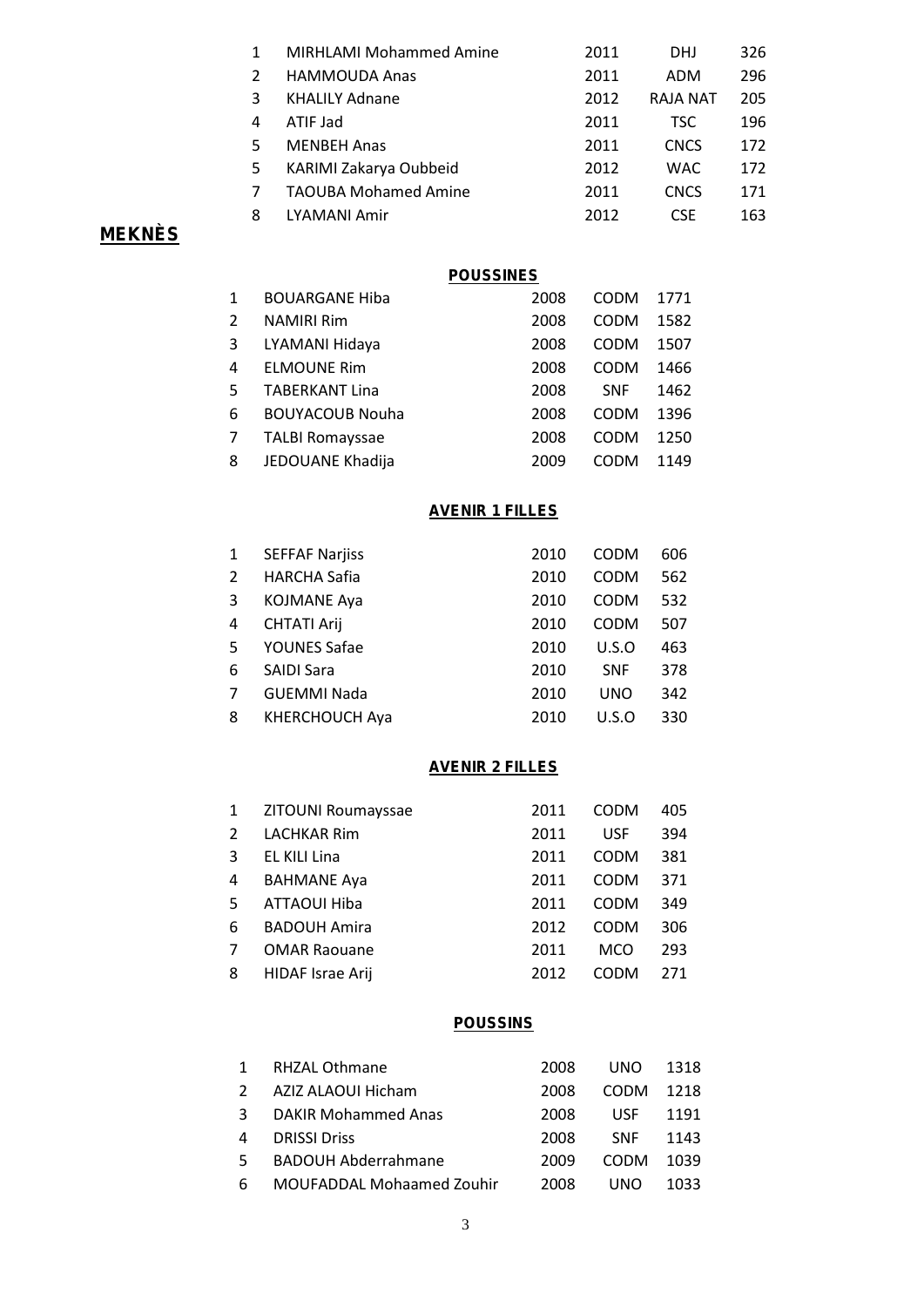| <b>TOUITA Mohamed Amine</b>  | 2008 CODM 1030 |               |  |
|------------------------------|----------------|---------------|--|
| 8 LARHLIMI Mohamed Tajeddine |                | 2009 CODM 941 |  |

### **AVENIR 1 GARÇONS**

| $\mathbf{1}$   | <b>ELOUALI Mohammed</b>     | 2010 | <b>UNO</b>  | 575 |
|----------------|-----------------------------|------|-------------|-----|
| 2              | <b>STILI Mohamed</b>        | 2010 | U.S.O       | 538 |
| 3              | <b>LAALEJ Adnane</b>        | 2010 | <b>CODM</b> | 536 |
| 4              | <b>FRIKECH Ghali</b>        | 2010 | <b>CODM</b> | 500 |
| 5              | <b>TOUIL Mohamed Aymane</b> | 2010 | <b>MCO</b>  | 428 |
| 6              | <b>HAJOUI Assem</b>         | 2010 | <b>MCO</b>  | 404 |
| $\overline{7}$ | EL BINANI Diae Eddine       | 2010 | <b>SNF</b>  | 320 |
| 8              | <b>BOUMDIANE Med Rayane</b> | 2010 | CODM        | 311 |

### **AVENIR 2 GARÇONS**

| $\mathbf{1}$   | <b>BENCHEKROUN Yassine</b>    | 2011 | <b>USF</b>  | 321 |
|----------------|-------------------------------|------|-------------|-----|
| $\overline{2}$ | <b>TAIBI Mohammed</b>         | 2011 | U.S.O       | 281 |
| 3              | <b>BELHADRI Bilal</b>         | 2011 | <b>UNO</b>  | 273 |
| 4              | <b>BELRHITI NEJAR Youssef</b> | 2011 | <b>CODM</b> | 249 |
| 4              | <b>BEN HLIMA Ali</b>          | 2011 | <b>CODM</b> | 249 |
| 6              | <b>CHAOUCH Abdelkader</b>     | 2011 | U.S.O       | 206 |
| 6              | <b>AIT TALEB Aymane</b>       | 2011 | <b>CODM</b> | 206 |
| 8              | <b>BROUSSE Montassir</b>      | 2011 | CODM        | 188 |

# **KENITRA**

| <b>POUSSINES</b> |                        |      |            |      |  |
|------------------|------------------------|------|------------|------|--|
| 1                | SEJJARI Aya            | 2008 | <b>FUS</b> | 1687 |  |
| 2                | <b>BOUJENDAR Maria</b> | 2008 | <b>FUS</b> | 1250 |  |
| 3                | EL ABOUDI Lina         | 2008 | <b>FUS</b> | 1150 |  |
| 4                | <b>SOUALHINE Zineb</b> | 2008 | <b>FUS</b> | 1144 |  |
| 5.               | AJANA Lina             | 2008 | ASS        | 1129 |  |
| 6                | SAHTARI Abir           | 2009 | KAC        | 1126 |  |
| 7                | <b>ELADEL Rim</b>      | 2008 | ASS        | 1122 |  |
| 8                | <b>GUENDOUF Hiba</b>   | 2008 | KAC        | 1115 |  |
|                  |                        |      |            |      |  |

#### **AVENIR 1 FILLES**

| $\mathbf{1}$ | <b>TAYEBI Sahar</b>    | 2010 | <b>FUS</b> | 612 |
|--------------|------------------------|------|------------|-----|
| $2^{\circ}$  | <b>ELFAHSSI Inas</b>   | 2010 | <b>FUS</b> | 522 |
| 3            | <b>CHAHID Chahd</b>    | 2010 | <b>CNN</b> | 468 |
| 4            | <b>BENMOUSSA Neama</b> | 2010 | <b>CSN</b> | 418 |
| 5.           | KASSOU Niama           | 2010 | <b>CSN</b> | 400 |
| 6            | <b>HADANE Ranim</b>    | 2010 | <b>CNN</b> | 379 |
| 7            | <b>CHAQRANI Rime</b>   | 2010 | A.S.F.A.R  | 366 |
| 8            | <b>BENARFA Radia</b>   | 2010 | <b>FUS</b> | 360 |
|              |                        |      |            |     |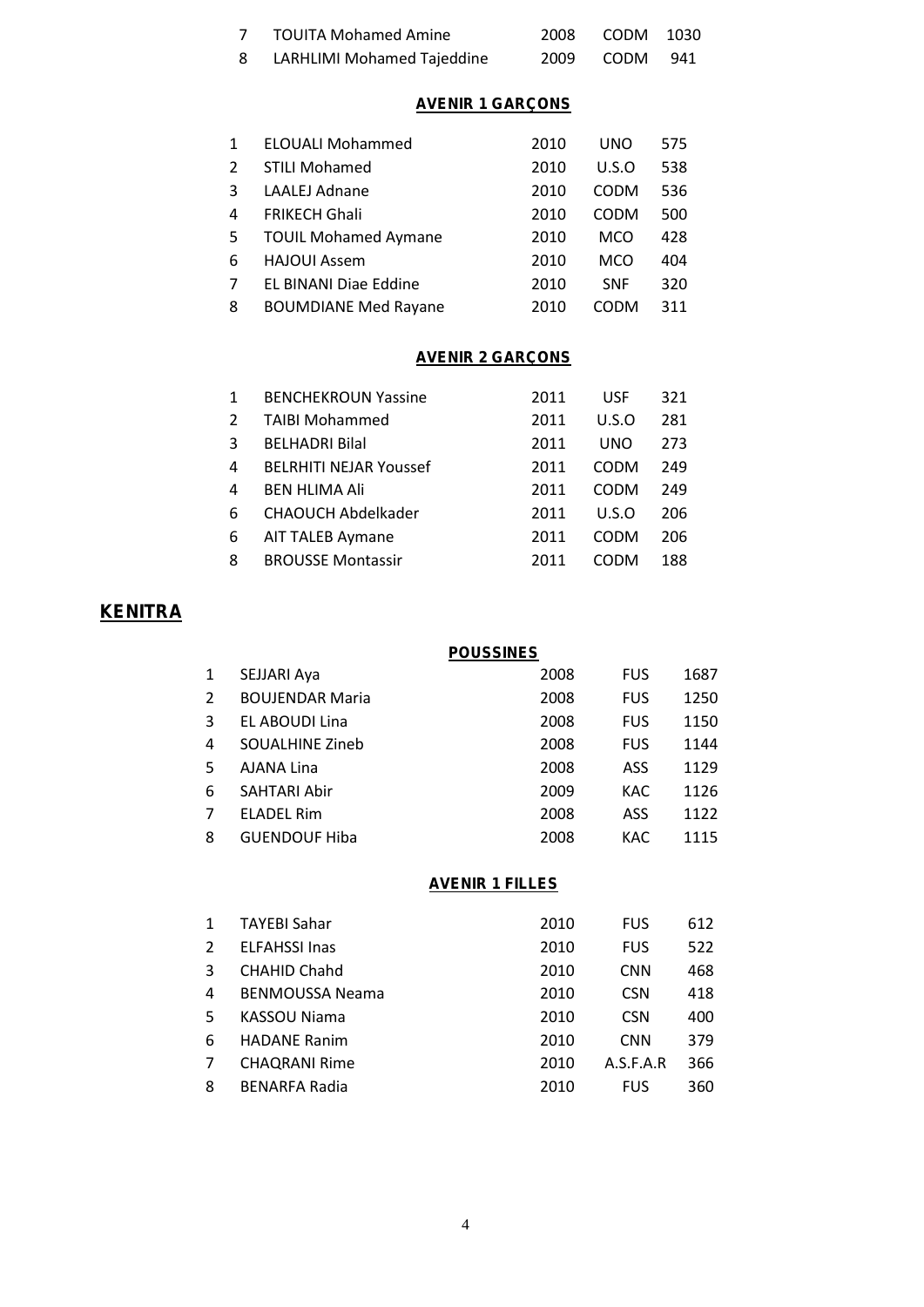### **AVENIR 2 FILLES**

| 1              | RIHANI Mayar           | 2011 | <b>CSN</b> | 365 |
|----------------|------------------------|------|------------|-----|
| $\overline{2}$ | JABAR Basma            | 2011 | <b>CNN</b> | 300 |
| 3              | EL AZZOUZI Ilaf        | 2011 | <b>FUS</b> | 268 |
| 4              | <b>BENHAIDA Ghita</b>  | 2011 | <b>CNN</b> | 251 |
| 5.             | <b>EL OTMANY Sarra</b> | 2011 | <b>CNN</b> | 246 |
| 6              | <b>BRIKA Lina</b>      | 2011 | <b>CNK</b> | 240 |
| 7              | <b>HAFIANE Rim</b>     | 2011 | ACK        | 237 |
| 8              | HAMMOUGUA Romayssae    | 2011 | <b>CSN</b> | 210 |

#### **POUSSINS**

| $\mathbf{1}$   | SAADANI Akram                    | 2008 | <b>USCM</b> | 1570 |
|----------------|----------------------------------|------|-------------|------|
| $\overline{2}$ | SOBHI Yahya                      | 2009 | <b>CNN</b>  | 1242 |
| 3              | <b>EL HARRAK Ahmed</b>           | 2008 | <b>CNN</b>  | 1127 |
| 4              | <b>IDRISSI FAKHREDDINE Amine</b> | 2008 | <b>FUS</b>  | 1053 |
| 5              | AISSAOUI Souhail                 | 2009 | <b>CNN</b>  | 1047 |
| 6              | <b>LAAREJ Yahia</b>              | 2008 | <b>FUS</b>  | 1019 |
| $\overline{7}$ | <b>EL MECHRAFI Noamane</b>       | 2008 | <b>USCM</b> | 968  |
| 8              | <b>AKIRTAS Khalil</b>            | 2009 | <b>FUS</b>  | 881  |

### **AVENIR 1 GARÇONS**

| $\mathbf 1$ | <b>ILGUIM Omar</b>              | 2010 | <b>CNN</b> | 527 |
|-------------|---------------------------------|------|------------|-----|
| $2^{\circ}$ | <b>MAACH Houssam Badreddine</b> | 2010 | <b>CNN</b> | 504 |
| 3           | <b>TIKKI Mohamed Reda</b>       | 2010 | ASS        | 474 |
| 4           | <b>HADDI Nour Islam</b>         | 2010 | A.S.F.A.R  | 407 |
| 5.          | <b>BOUKHARI Yassine</b>         | 2010 | <b>CNN</b> | 376 |
| 6           | <b>EL FARISSI Ismail</b>        | 2010 | <b>FUS</b> | 323 |
| 7           | QARRO Mahdi                     | 2010 | KAC.       | 308 |
| 8           | AJOUAD Moaad                    | 2010 | ACK        | 303 |

#### **AVENIR 2 GARÇONS**

| $\mathbf{1}$ | <b>LAKHAL Badr</b>           | 2011 | <b>CNN</b> | 321 |
|--------------|------------------------------|------|------------|-----|
| 2            | <b>EL YACOUTI Imrane</b>     | 2011 | <b>FUS</b> | 284 |
| 3            | <b>LEBDAR Ilyasse</b>        | 2011 | ASS        | 242 |
| 4            | <b>CHAKOURI Baker</b>        | 2011 | A.S.F.A.R  | 240 |
| 5            | <b>ELAMRANI Mohamed Anas</b> | 2011 | <b>CNN</b> | 228 |
| 6            | <b>HOMSI Amr</b>             | 2011 | <b>FUS</b> | 225 |
| 7            | EL GADIRI Yahya              | 2011 | ASS        | 213 |
| 8            | <b>BENSOUDA Marouane</b>     | 2011 | <b>CNN</b> | 185 |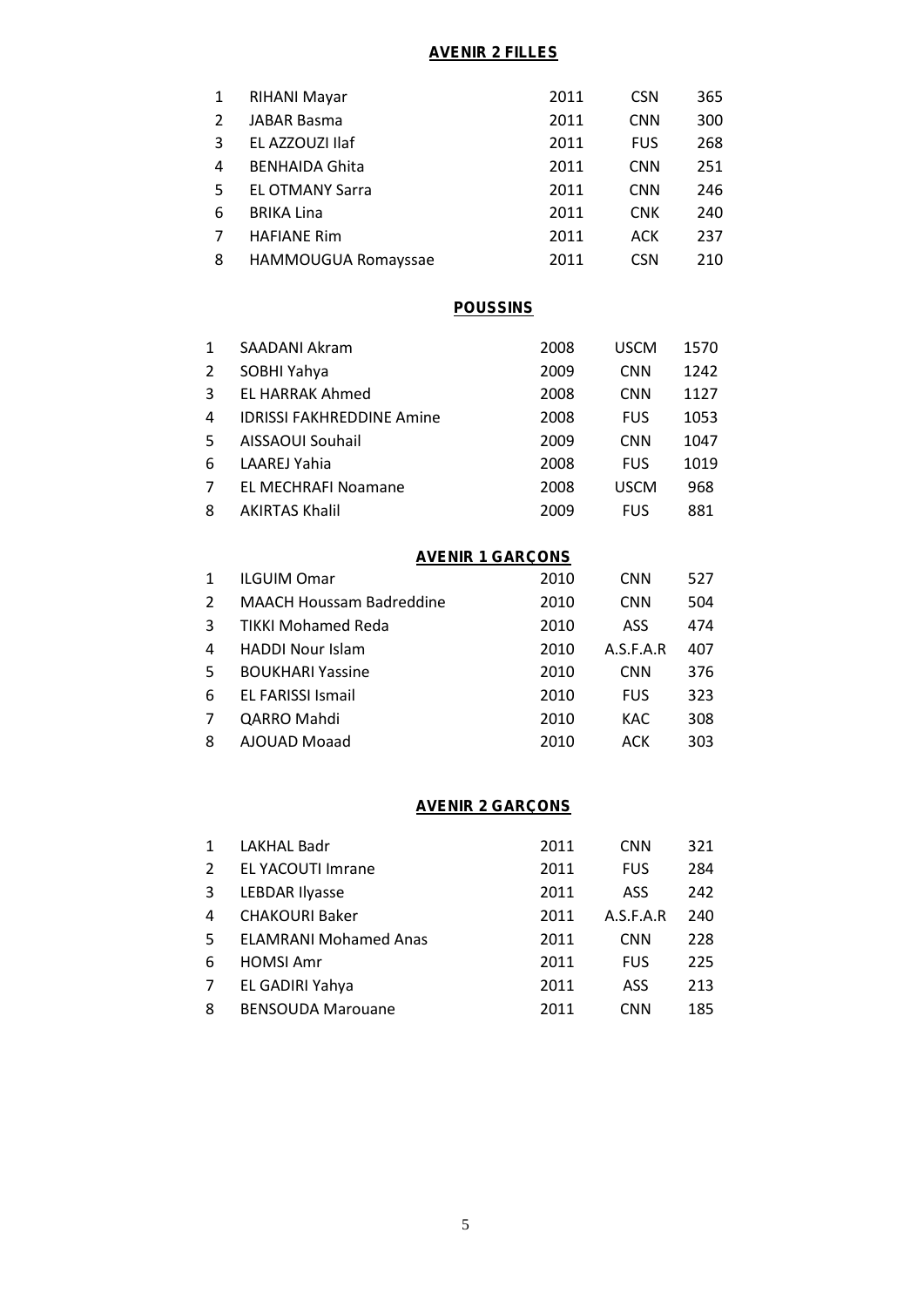# **Statistiques de participation post compétition**

#### **Casablanca**

| <b>Associations</b> | <b>Filles</b> | Garçons | <b>Total</b> |
|---------------------|---------------|---------|--------------|
| <b>CNCS</b>         | 41            | 62      | 103          |
| <b>WAC</b>          | 27            | 40      | 67           |
| <b>ADM</b>          | 25            | 35      | 60           |
| <b>RAJA NAT</b>     | 31            | 28      | 57           |
| <b>TSC</b>          | 28            | 24      | 52           |
| <b>CSE</b>          | 11            | 12      | 23           |
| <b>DHJ</b>          | 5             | 14      | 19           |
| <b>CSEJL</b>        | 2             | 14      | 16           |
| 8 Associations      | 170           | 227     | 397          |

| <b>Meknès</b>       |                  |                |                |  |
|---------------------|------------------|----------------|----------------|--|
| <b>Associations</b> | <b>Filles</b>    | Garçons        | <b>Total</b>   |  |
| <b>CODM</b>         | 55               | 57             | 112            |  |
| <b>USF</b>          | 15               | 15             | 30             |  |
| <b>DNF</b>          | 11               | 15             | 26             |  |
| <b>MCO</b>          | 11               | $\overline{7}$ | 18             |  |
| <b>SNF</b>          | $\boldsymbol{9}$ | 9              | 18             |  |
| <b>MAS</b>          | 5                | 5              | 10             |  |
| <b>MCO EN</b>       | $\mathbf 0$      | 9              | 9              |  |
| <b>UNO</b>          | $\overline{2}$   | 3              | 8              |  |
| <b>CPF</b>          | $\mathbf 0$      | $\overline{7}$ | 7              |  |
| <b>ABN</b>          | 1                | 3              | $\overline{7}$ |  |
| <b>CAT</b>          | 3                | 3              | 6              |  |
| 11 Associations     | 112              | 139            | 251            |  |

| <b>Associations</b> | <b>Filles</b> | Garçons | <b>Total</b> |
|---------------------|---------------|---------|--------------|
| <b>FUS</b>          | 29            | 34      | 63           |
| <b>CNN</b>          | 19            | 30      | 49           |
| <b>ASS</b>          | 16            | 21      | 37           |
| <b>ASFAR</b>        | 16            | 18      | 34           |
| <b>KAC</b>          | 18            | 12      | 30           |
| <b>USCM</b>         | 10            | 20      | 30           |
| <b>CSN</b>          | 13            | 9       | 22           |
| <b>ACK</b>          | 11            | 8       | 19           |
| A.ALAWAIL           | 8             | 6       | 14           |
| <b>CNK</b>          | 4             | 9       | 13           |